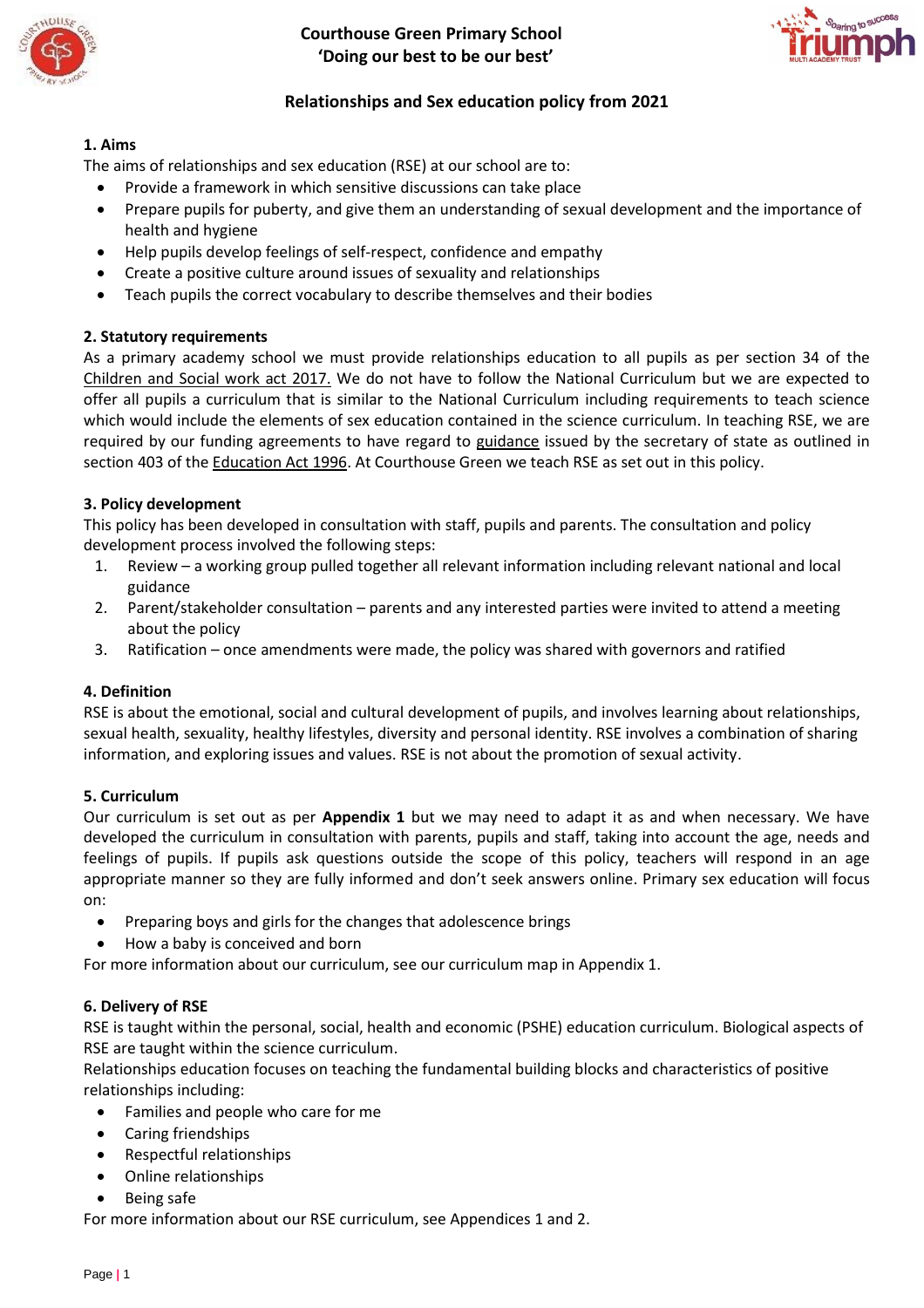These areas of learning are taught within the context of family life taking care to ensure that there is no stigmatisation of children based on their home circumstances (families can include single parent families, LGBT parents, families headed by grandparents, adoptive parents, foster parents/carers amongst other structures) along with reflecting sensitively that some children may have a different structure of support around them (for example: looked after children or young carers).

## **7. Roles and responsibilities**

### **7.1 The governing board**

The governing board will approve the RSE policy, and hold the headteacher to account for its implementation.

### **7.2 The headteacher**

The headteacher is responsible for ensuring that RSE is taught consistently across the school, and for managing requests to withdraw pupils from non-science components of RSE.

# **7.3 Staff**

Staff are responsible for:

- Delivering RSE in a sensitive way
- Modelling positive attitudes to RSE
- Monitoring progress
- Responding to the needs of individual pupils
- Responding appropriately to pupils whose parents wish them to be withdrawn from the non-science components of RSE

Staff do not have the right to opt out of teaching RSE. Staff who have concerns about teaching RSE are encouraged to discuss this with the headteacher. All teachers at Courthouse Green are responsible for teaching RSE.

### **7.4 Pupils**

Pupils are expected to engage fully in RSE and, when discussing issues related to RSE, treat others with respect and sensitivity.

### **8. Parents' right to withdraw**

Primary schools insert:

- Parents do not have the right to withdraw their children from relationships education. Parents have the right to withdraw their children from the non-science components of sex education within RSE. Requests for withdrawal should be put in writing and addressed to the headteacher. Alternative work will be given to pupils who are withdrawn from sex education.
- A copy of withdrawal requests will be placed in the pupil's educational record. The headteacher will discuss the request with parents and take appropriate action.

### **9. Training**

Staff are trained on the delivery of RSE as part of their induction and it is included in our continuing professional development calendar. The headteacher will also invite visitors from outside the school, such as school nurses or sexual health professionals, to provide support and training to staff teaching RSE.

### **10. Monitoring arrangements**

The delivery of RSE is monitored by governors, PSHE leaders through planning scrutinies, learning walks, and pupil voice. Pupils' development in RSE is monitored by class teachers as part of our internal assessment systems. This policy will be reviewed by the Governing Board every three years. At every review, the policy will be approved by the governing board.

| Approved by:        | Courthouse Green | <b>Date:</b> December 2019 |
|---------------------|------------------|----------------------------|
| Last reviewed on:   | 2016             |                            |
| Next review due by: | December 2022    |                            |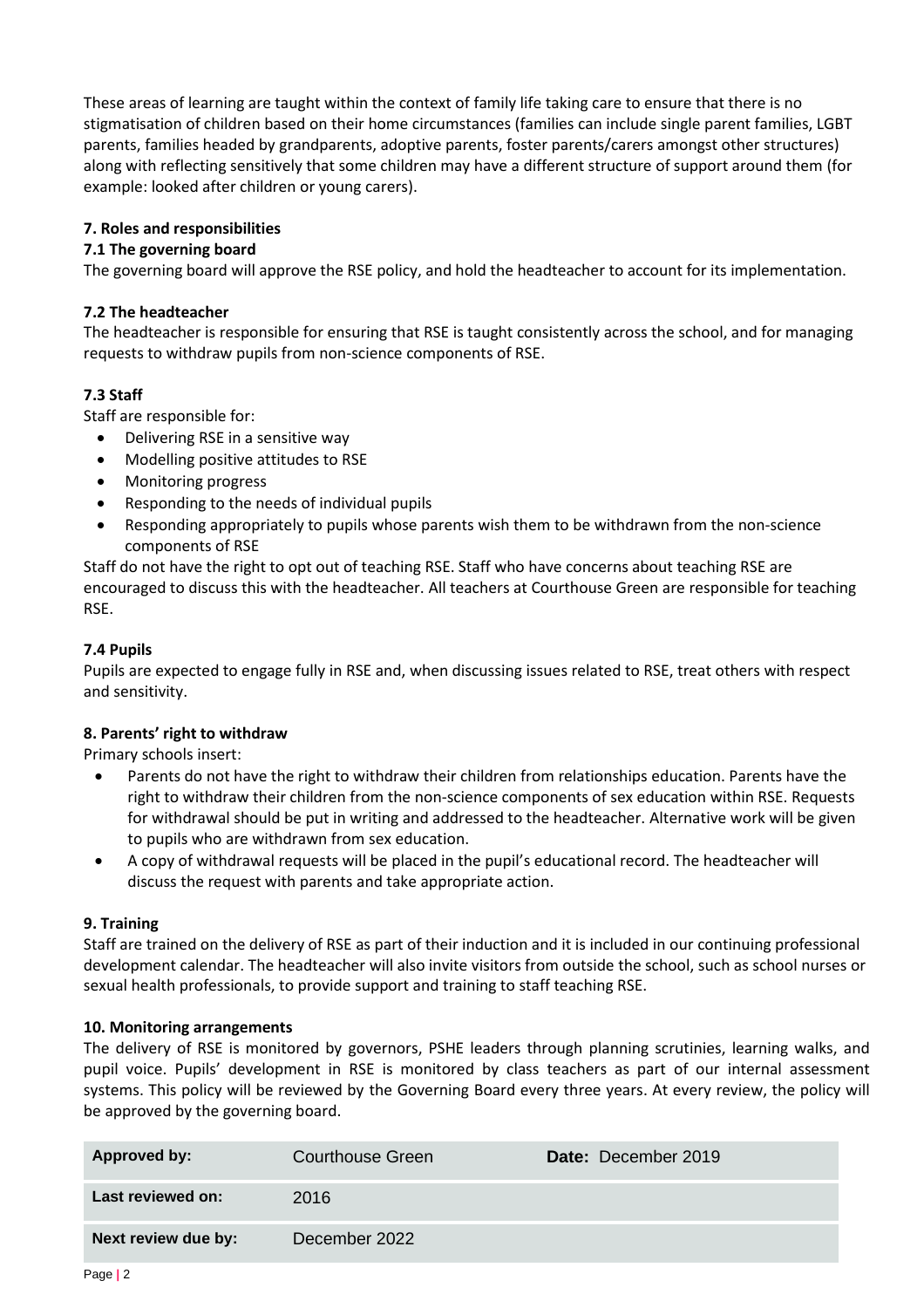# **Appendix 1: By the end of primary school pupils should know**

| <b>TOPIC</b>                                   | PUPILS SHOULD KNOW                                                                                                                                                                                                                                                                                                                                                                                                                                                                                                                                                                                                                                                                                                                                                                                                                                                                                                                                                                                                                                                    |
|------------------------------------------------|-----------------------------------------------------------------------------------------------------------------------------------------------------------------------------------------------------------------------------------------------------------------------------------------------------------------------------------------------------------------------------------------------------------------------------------------------------------------------------------------------------------------------------------------------------------------------------------------------------------------------------------------------------------------------------------------------------------------------------------------------------------------------------------------------------------------------------------------------------------------------------------------------------------------------------------------------------------------------------------------------------------------------------------------------------------------------|
| Families and<br>people who<br>care about<br>me | • That families are important for children growing up because they can give love, security and stability<br>• The characteristics of healthy family life, commitment to each other, including in times of difficulty, protection and care for children and other family members, the importance of<br>spending time together and sharing each other's lives<br>• That others' families, either in school or in the wider world, sometimes look different from their family, but that they should respect those differences and know that other<br>children's families are also characterised by love and care<br>• That stable, caring relationships, which may be of different types, are at the heart of happy families, and are important for children's security as they grow up<br>• That marriage represents a formal and legally recognised commitment of two people to each other which is intended to be lifelong<br>• How to recognise if family relationships are making them feel unhappy or unsafe, and how to seek help or advice from others if needed |
| Caring<br>friendships                          | • How important friendships are in making us feel happy and secure, and how people choose and make friends<br>• The characteristics of friendships, including mutual respect, truthfulness, trustworthiness, loyalty, kindness, generosity, trust, sharing interests and experiences and support with<br>problems and difficulties<br>• That healthy friendships are positive and welcoming towards others, and do not make others feel lonely or excluded<br>• That most friendships have ups and downs, and that these can often be worked through so that the friendship is repaired or even strengthened, and that resorting to violence is<br>never right<br>• How to recognise who to trust and who not to trust, how to judge when a friendship is making them feel unhappy or uncomfortable, managing conflict, how to manage these<br>situations and how to seek help or advice from others, if needed                                                                                                                                                       |
| Respectful<br>relationships                    | • The importance of respecting others, even when they are very different from them (for example, physically, in character, personality or backgrounds), or make different choices<br>or have different preferences or beliefs<br>• Practical steps they can take in a range of different contexts to improve or support respectful relationships<br>• The conventions of courtesy and manners<br>• The importance of self-respect and how this links to their own happiness<br>. That in school and in wider society they can expect to be treated with respect by others, and that in turn they should show due respect to others, including those in positions of<br>authority<br>. About different types of bullying (including cyberbullying), the impact of bullying, responsibilities of bystanders (primarily reporting bullying to an adult) and how to get help<br>. What a stereotype is, and how stereotypes can be unfair, negative or destructive<br>. The importance of permission-seeking and giving in relationships with friends, peers and adults   |
| Online<br>relationships                        | . That people sometimes behave differently online, including by pretending to be someone they are not<br>• That the same principles apply to online relationships as to face-to face relationships, including the importance of respect for others online including when we are anonymous<br>. The rules and principles for keeping safe online, how to recognise risks, harmful content and contact, and how to report them<br>. How to critically consider their online friendships and sources of information including awareness of the risks associated with people they have never met<br>. How information and data is shared and used online                                                                                                                                                                                                                                                                                                                                                                                                                  |